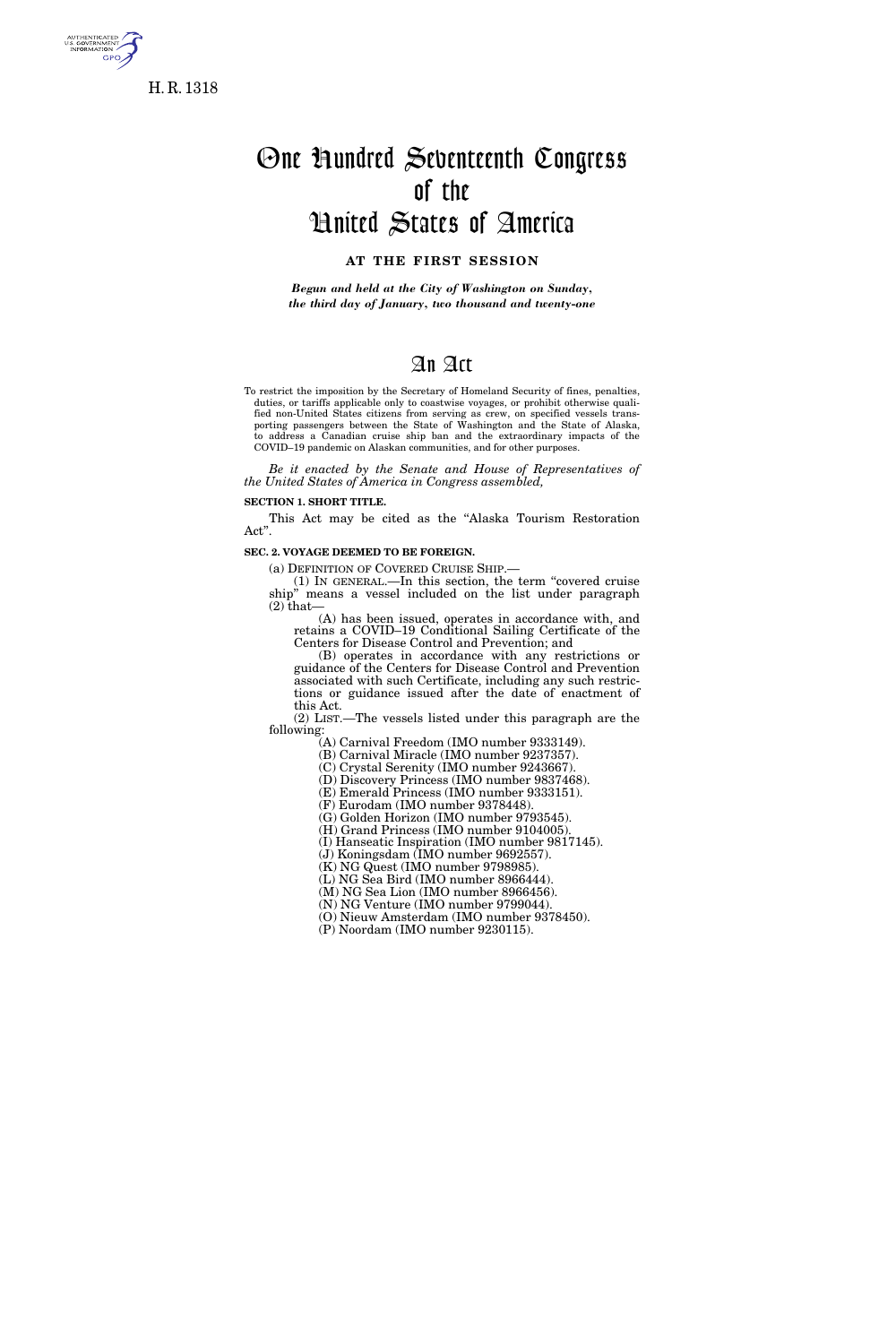# H. R. 1318—2

(Q) Zuiderdam (IMO number 9221279). (R) Majestic Princess (IMO number 9614141). (S) Ovation of the Seas (IMO number 9697753). (T) Radiance of the Seas (IMO number 9195195). (U) Serenade of the Seas (IMO number 9228344). (V) Eclipse (IMO number 9404314). (W) Millennium (IMO number 9189419). (X) Solstice (IMO number 9362530). (Y) Norwegian Bliss (IMO number 9751509). (Z) Norwegian Encore (IMO number 9751511). (AA) Norwegian Jewel (IMO number 9304045). (BB) Norwegian Spirit (IMO number 9141065). (CC) Norwegian Sun (IMO number 9218131). (DD) Ocean Victory (IMO number 9868869). (EE) Pacific Princess (IMO number 9187887). (FF) Pacific World (IMO number 9000259). (GG) Quantum of the Seas (IMO number 9549463). (HH) Queen Elizabeth (IMO number 9477438). (II) Disney Wonder (IMO number 9126819). (JJ) Regatta (IMO number 9156474). (KK) Roald Amundsen (IMO number 9813072). (LL) Ruby Princess (IMO number 9378462). (MM) Sapphire Princess (IMO number 9228186). (NN) Scenic Eclipse (IMO number 9797371). (OO) Seabourn Odyssey (IMO number 9417086). (PP) Seabourn Venture 2 (IMO 9862023). (QQ) Seven Seas Mariner (IMO number 9210139). (RR) Silver Shadow (IMO number 9192167). (SS) Silver Wind (IMO number 8903935). (TT) Star Breeze (IMO number 8807997). (UU) Sylvia Earle (IMO number 9872327). (VV) Westerdam (IMO number 9226891). (WW) L'Austral (IMO number 9502518). (XX) Silver Muse (IMO number 9784350). (YY) Viking Orion (IMO number 9796250).

(b) CRITERIA.—A roundtrip voyage of a covered cruise ship transporting passengers between a port or place in the State of Alaska and a port or place in the State of Washington shall be deemed to have made a stop in a port or place of Canada, and deemed a foreign voyage, for purposes of the law of the United States, if—

(1) during the voyage, the covered cruise ship sends an email containing the information described in subsection (c) to—

(A) the Canada Border Services Agency;

(B) the Commissioner of Customs and Border Protection; and

(C) each alien crewman on such voyage who is in possession of a valid, unexpired nonimmigrant visa issued pursuant to subparagraph  $(C)$  or  $(D)$  of section  $101(a)(15)$ of the Immigration and Nationality Act (8 U.S.C.  $1101(a)(15)$ ; and

(2) the voyage begins not later than February 28, 2022. (c) EMAIL.—An email described in subsection (b)(1) shall contain the names of each alien crewman described in subparagraph (C) of such subsection.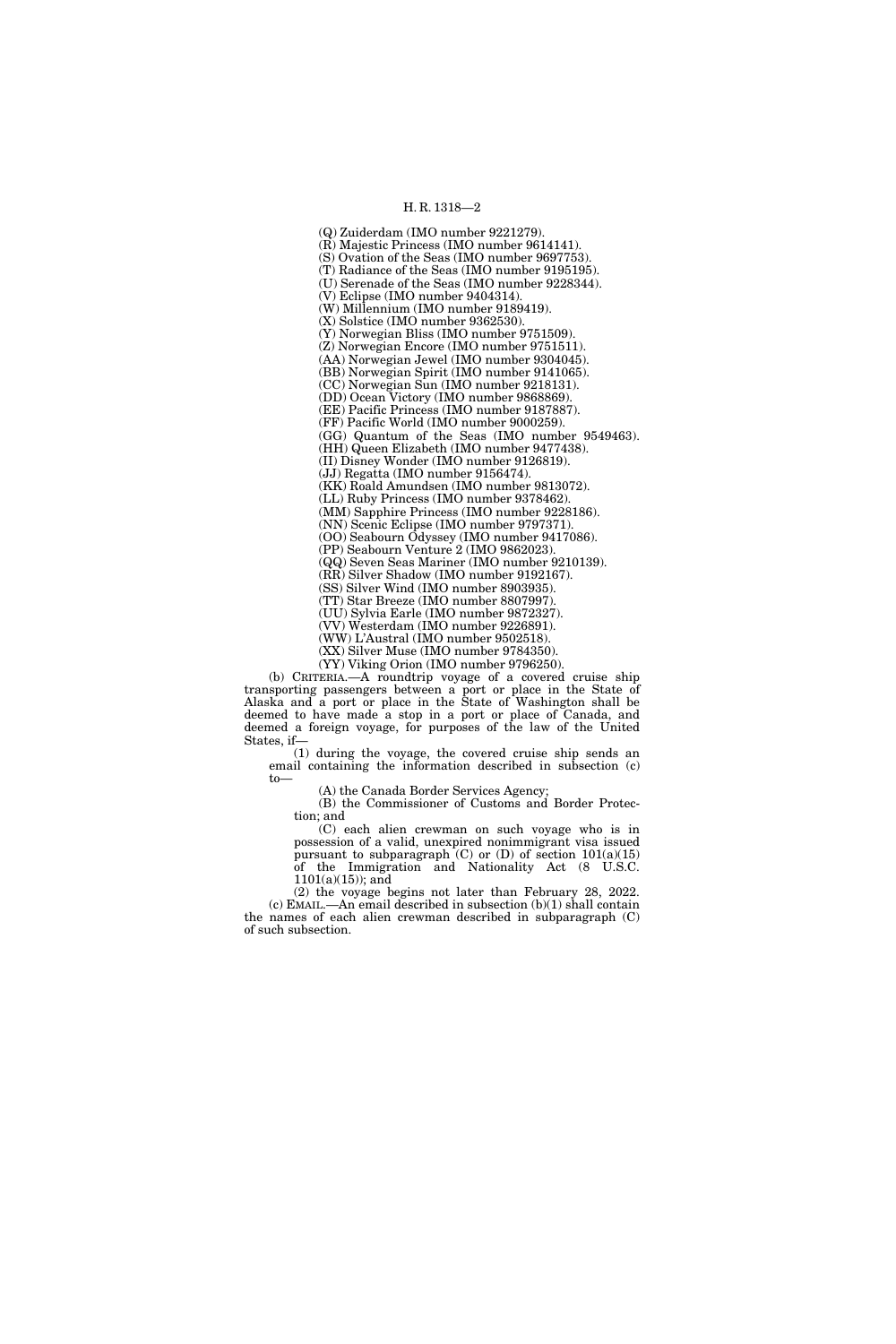### H. R. 1318—3

(d) EMPLOYMENT OF ALIEN CREWMEN.—On the date on which a covered cruise ship sends an email to the Canada Border Services Agency in accordance with subsection (b)(1), each alien crewman described in subparagraph (C) of such subsection shall be deemed to have departed the United States, entered Canada, and been readmitted to the United States for purposes of complying with, during the applicable voyage described in subsection (b), the 29day authorized stay pursuant to their nonimmigrant visas issued pursuant to subparagraph (C) or (D) of section 101(a)(15) of the Immigration and Nationality Act (8 U.S.C. 1101(a)).

(e) EXCEPTION.—Notwithstanding subsection (b), a voyage described in such subsection shall not be deemed a foreign voyage for purposes of section 446 of the Tariff Act of 1930 (19 U.S.C. 1446) or any other provision of law relating to levying duties or taxes on goods, including consumables, purchased for use onboard the covered cruise ship.

(f) APPLICABILITY.—This section shall not apply to a roundtrip voyage during any period for which the Director of the Centers for Disease Control and Prevention has issued an order under section 361 or 365 of the Public Health Service Act (42 U.S.C. 264 and 268) that requires covered cruise ships to suspend vessel operations.

(g) DURATION.—The authority provided under this section shall terminate on the earlier of—

(1) the date on which covered cruise ships are no longer prohibited by the Government of Canada, any political subdivision of Canada, or any port or province of Canada, from entering, berthing, or docking in Canadian waters of the Pacific Coast due to the COVID–19 pandemic; or

(2) March 31, 2022.

#### **SEC. 3. MEDICAL AND SAFETY STANDARDS.**

(a) IN GENERAL.—Chapter 35 of title 46, United States Code, is amended by adding at the end the following:

## **''§ 3510. Additional medical and safety standards**

''(a) AUTOMATED EXTERNAL DEFIBRILLATORS.—Not later than 1 year after the date of enactment of this section, the Secretary, in consultation with the Secretary of Health and Human Services and other appropriate Federal agencies, shall promulgate regulations to—

''(1) require that the owner of a vessel to which section 3507 applies install, and maintain in working order, automated external defibrillators on such vessel;

"(2) require that such defibrillators be placed throughout such vessel in clearly designated locations;

"(3) require that such defibrillators are available for passenger and crew access in the event of an emergency; and "(4) require that automated external defibrillators, or adja-

cent equipment, allow passengers and crew to easily contact medical staff of the vessel.

''(b) DEFINITION OF OWNER.—In this section, the term 'owner' has the meaning given such term in section 3507.''.